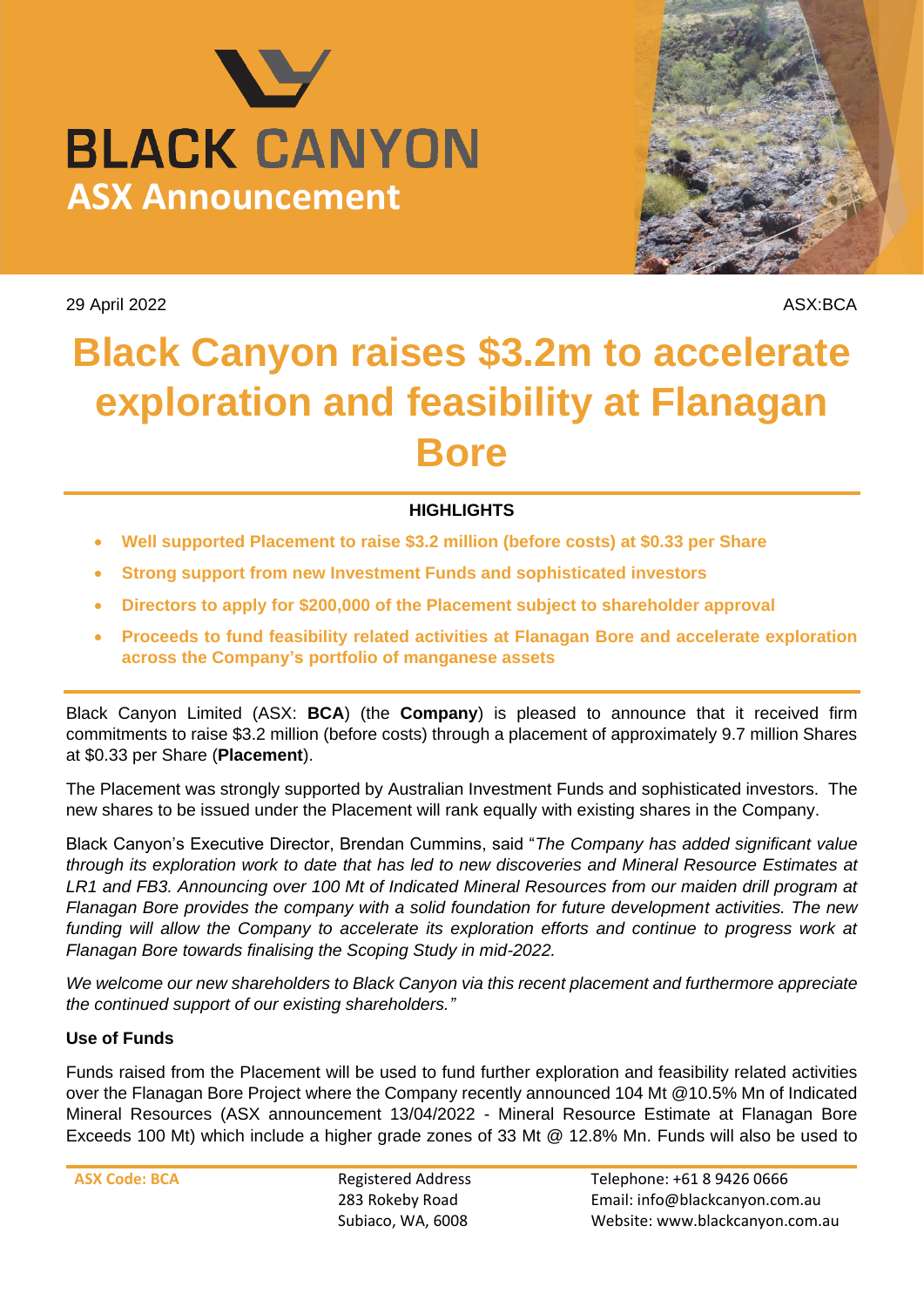

accelerate exploration activities across the Company's portfolio of tenements and for additional working capital.

#### **Details of Placement**

The Placement of fully paid ordinary shares (Shares) was to investment funds and sophisticated investors in Australia raising a total of A\$3.2 million.

The Placement comprised an offer of 9,696,970 Shares at an issue price of \$0.33 per Share. The issue price represents an 11% discount to the last traded price before the trading halt on 27 April 2022.

The Placement will occur in two tranches.

- Tranche one will consist of 6,970,000 shares of which 2,900,000 will be issued under the Company's placement capacity under ASX Listing Rule 7.1 and 4,070,000 will be issued under the Company's placement capacity under ASX Listing Rule 7.1A.
- Tranche two will consist of 2,726,970 shares of which 606,061 will be issued to directors and 2,120,909 will be issued to sophisticated investors, both of which are subject to Shareholder approval to be sought at a Black Canyon General Meeting, the details of which will be circulated to shareholders in due course.

Taylor Collison Limited and Argonaut Securities Pty Ltd acted as Joint Lead Managers to the Placement<sup>1</sup>.

This announcement is authorised by the board of Directors.

**Brendan Cummins Andrew Rowell Executive Director White Noise Communications** Telephone: +61 8 9426 0666 Telephone: +61 8 6374 2907 Email: brendan.cummins@blackcanyon.com.au Email: [andrew@whitenoisecomms.com](mailto:andrew@whitenoisecomms.com)

For further details: For media and broker enquiries:

#### Note

1. The Joint Lead Managers to the Placement will receive a 2% management fee and a 4% selling fee on the total gross proceeds raised under the Placement.

#### **Competent Person Statement**

The information in this report that relates to Exploration Results is based on, and fairly represents, information and supporting documentation reviewed by Mr Brendan Cummins, Executive Director of Black Canyon Limited. Mr Cummins is a member of the Australian Institute of Geoscientists, and he has sufficient experience which is relevant to the style of mineralisation and type of deposits under consideration and to the activity which has been undertaken to qualify as a Competent Person as defined in the 2012 Edition of the "Australasian Code for Reporting of Exploration Results, Mineral Resources and Ore Reserves". Mr Cummins consents to the inclusion in this release of the matters based on the information in the form and context in which they appear. Mr Cummins is a shareholder of Black Canyon Limited.

For further information, please refer to ASX announcements dated 13 April 2022 which is available from the ASX Announcement web page on the Company's website. The Company confirms that there is no new information or data that materially affects the information outlined in this announcement.